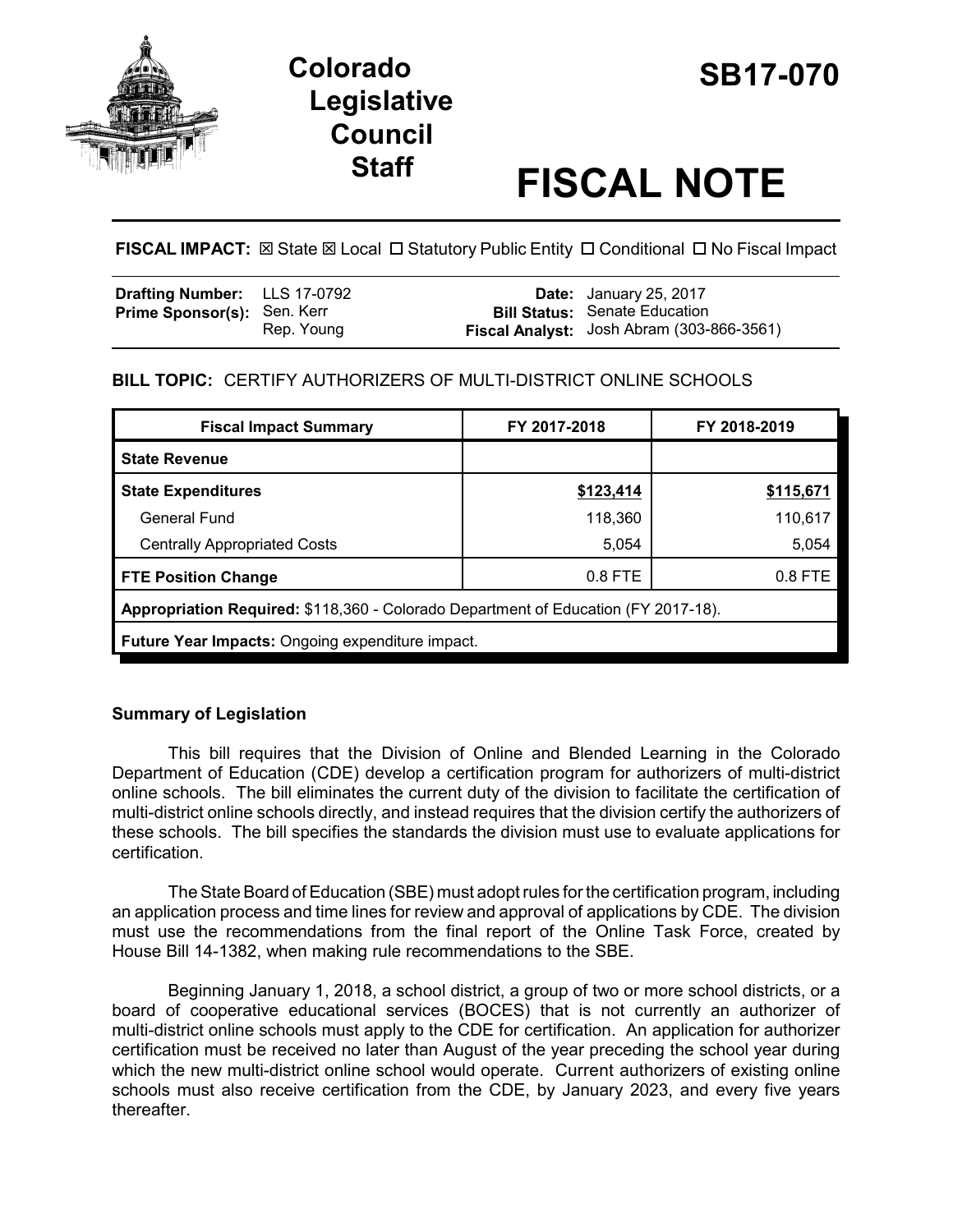January 25, 2017

This bill also requires that the division study the issue of student mobility, and collect and make public data concerning the operations of online school authorizers. Authorizers that operate a multi-district online school must have a memorandum of understanding to operate drop-in learning centers in school districts that are not the online school's authorizer.

Finally, this bill extends the deadline for the CDE to solicit proposals for online programs and schools to initiate online education pilot projects. Parameters for the pilot projects were established by House Bill 14-1382. The deadline for applications is extended until October 15, 2017, and pilot projects must be implemented beginning with the 2018-19 school year. Currently, the CDE is required to use private donations to implement pilot projects. This bill requires that the General Assembly appropriate money for the pilot projects.

#### **Background**

Multi-district online schools may enroll students throughout the state of Colorado. Currently, there are 35 multi-district online schools, established by 20 authorizers. A multi-district online school can be authorized by a school district, the CSI or a BOCES. Among the current schools, none are authorized by CSI, 5 are authorized by a BOCES, and the remaining online schools are authorized by school districts.

#### **State Expenditures**

*The bill increases state General Fund expenditures in the CDE by \$123,414 and 0.8 FTE in FY 2017-18 and by \$115,671 and 0.8 FTE in FY 2018-19.* New expenditures are displayed in Table 1 and described below.

| Table 1. Expenditures Under SB 17-070              |            |            |  |  |  |  |
|----------------------------------------------------|------------|------------|--|--|--|--|
| <b>Cost Components</b>                             | FY 2017-18 | FY 2018-19 |  |  |  |  |
| <b>Personal Services</b>                           | \$55,357   | \$55,357   |  |  |  |  |
| <b>FTE</b>                                         | $0.8$ FTE  | 0.8 FTE    |  |  |  |  |
| <b>Operating Expenses and Capital Outlay Costs</b> | 5,653      | 760        |  |  |  |  |
| <b>Legal Services</b>                              | 2,850      |            |  |  |  |  |
| <b>External Reviewers</b>                          | 4,500      | 4,500      |  |  |  |  |
| <b>Pilot Projects</b>                              | 50,000     | 50,000     |  |  |  |  |
| Centrally Appropriated Costs*                      | 5,054      | 5,054      |  |  |  |  |
| <b>TOTAL</b>                                       | \$123,414  | \$115,671  |  |  |  |  |

*\* Centrally appropriated costs are not included in the bill's appropriation.*

*Authorizer certification.* This bill creates new workload for the CDE to create a certification program for authorizers. In FY 2017-18, staff will assist the SBE to adopt rules, facilitate new applicants for certification, select and train external reviewers, certify 2-3 new authorizers, and prepare SBE documents in cases of appeal. Staff must also facilitate the review and evaluation of the 18 existing authorizers, and prepare for application and re-certification of all existing authorizers by 2023. In addition to personal services and standard operating costs, the CDE will have \$2,850 in legal services from the Department of Law.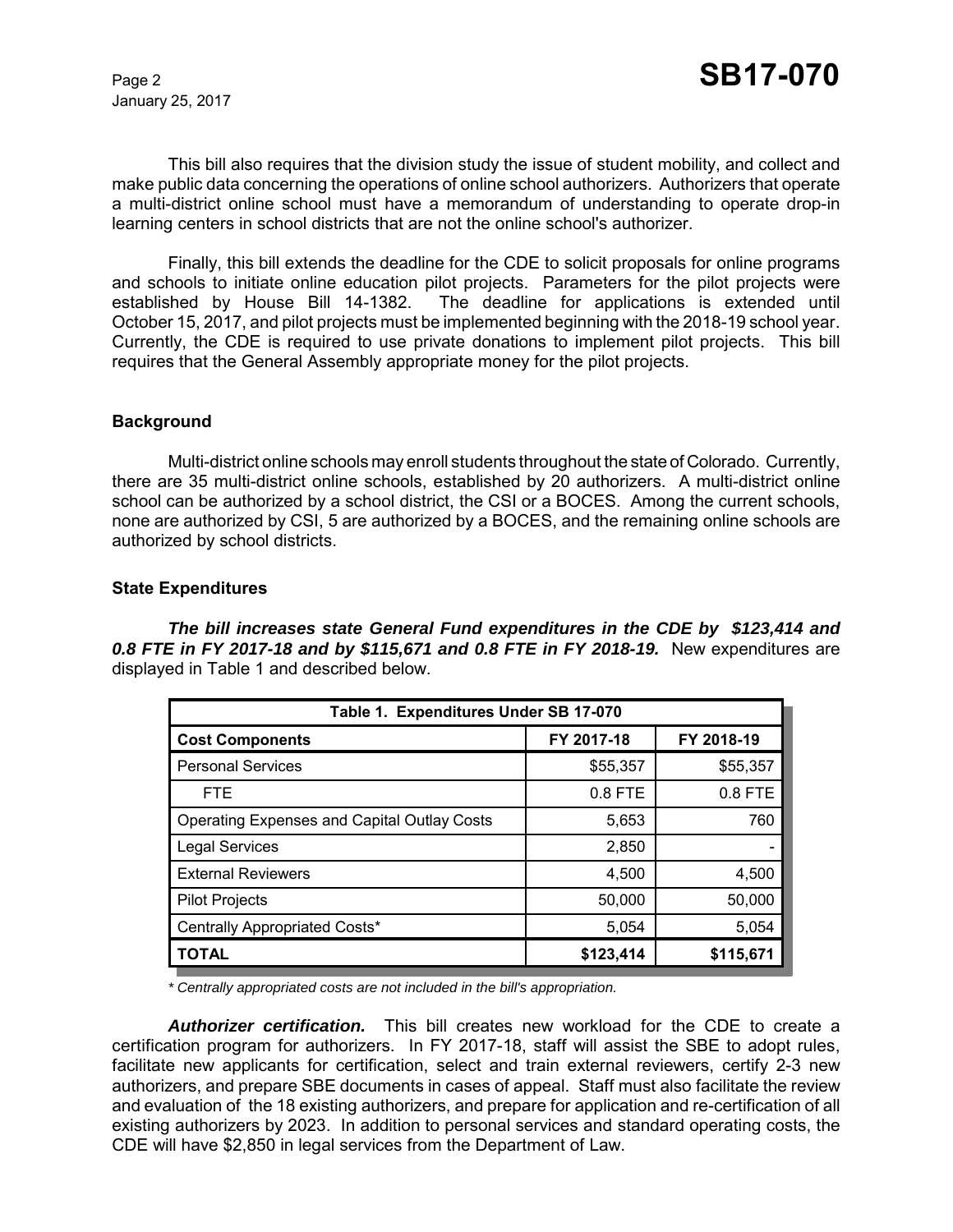January 25, 2017

*Pilot projects*. Some pilot projects suggested by HB 14-1382 can be implemented with minimal additional resources and without direct funding to participating schools; however, others require funding to create support systems, or for investments directly in schools. To begin supporting the development of projects and encouraging applications by online schools, an initial estimate of \$50,000 annually is needed to support pilot project implementation.

*Online education research.* The CDE is required to research and report on student transfer rates in online schools, and to collect data concerning the operation of authorizers and multi district online schools in order to identify best practices and make data available for research in the field of online education. Because the CDE will no longer certify multi-district online schools, the department will have staff capacity that can be re-purposed to conduct research on online education.

*Centrally appropriated costs.* Pursuant to a Joint Budget Committee policy, certain costs associated with this bill are addressed through the annual budget process and centrally appropriated in the Long Bill or supplemental appropriations bills, rather than in this bill. The centrally appropriated costs subject to this policy are estimated in the fiscal note for informational purposes and summarized in Table 2.

| Table 2. Centrally Appropriated Costs Under SB 17-079*               |            |            |  |  |  |
|----------------------------------------------------------------------|------------|------------|--|--|--|
| <b>Cost Components</b>                                               | FY 2016-17 | FY 2017-18 |  |  |  |
| Employee Insurance (Health, Life, Dental, and Short-term Disability) | \$94       | \$94       |  |  |  |
| Supplemental Employee Retirement Payments                            | 4.960      | 4,960      |  |  |  |
| <b>TOTAL</b>                                                         | \$5,054    | \$5,054    |  |  |  |

 *\*More information is available at: http://colorado.gov/fiscalnotes*

#### **School District Impact**

The bill increases workload for the 18 local education providers currently certified to authorize multi-district online schools to adjust their practices in order to prepare to meet minimum standards specified in the bill by 2023. A local education provider not currently authorizing multi-district schools must also prepare to meet all standards adopted by the SBE for the certification program, and apply and receive certification prior to authorizing multi-district online schools.

#### **Effective Date**

The bill takes effect August 9, 2017, if the General Assembly adjourns on May 10, 2017, as scheduled, and no referendum petition is filed.

#### **State Appropriations**

For FY 2017-18, this bill requires a General Fund appropriation of \$118,360 and 0.8 FTE to the Colorado Department of Education. Of this amount, the Department of Law requires \$2,850 in reappropriated funds.